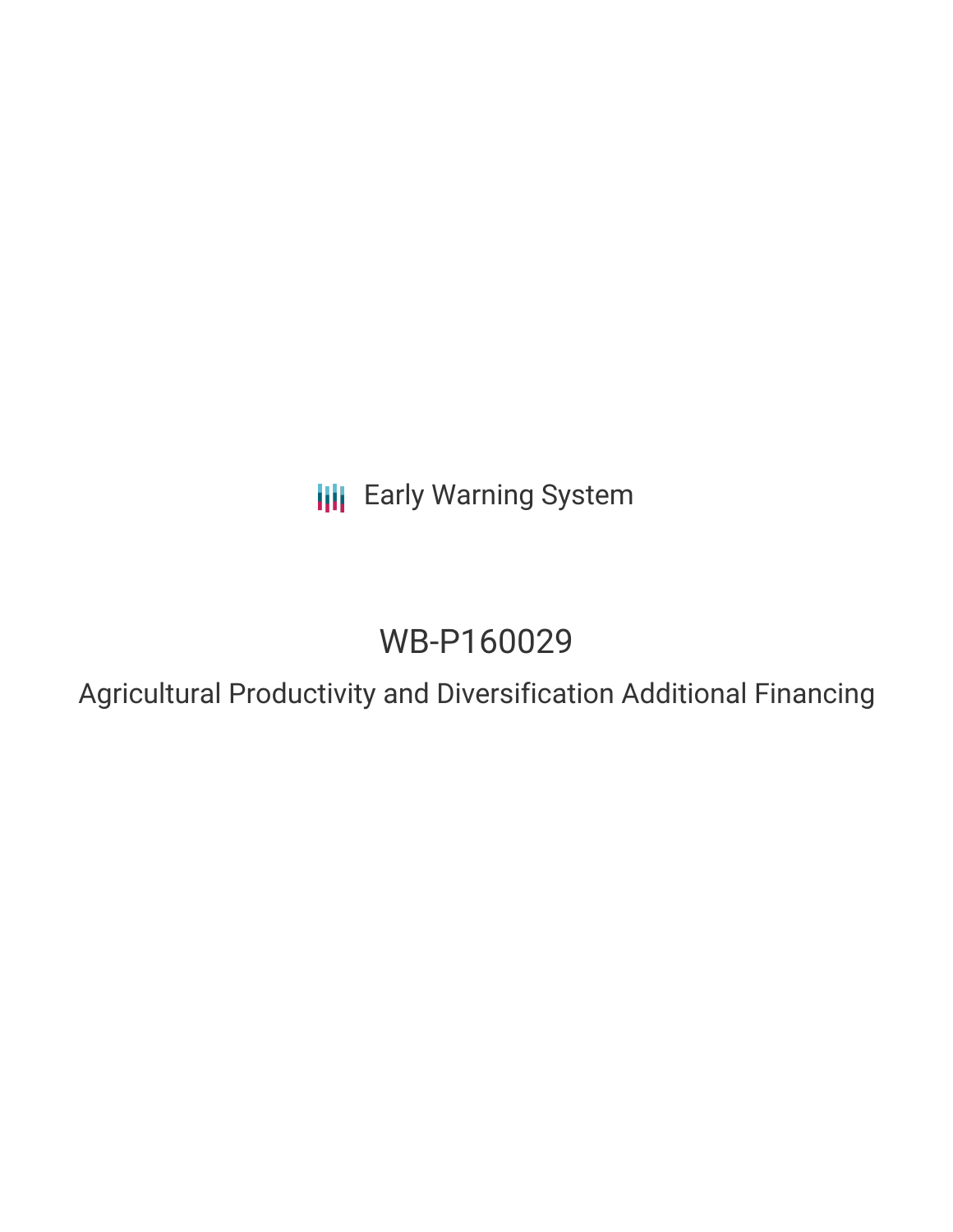

## Early Warning System Agricultural Productivity and Diversification Additional Financing

### **Quick Facts**

| <b>Countries</b>               | Benin                    |
|--------------------------------|--------------------------|
| <b>Financial Institutions</b>  | World Bank (WB)          |
| <b>Status</b>                  | Active                   |
| <b>Bank Risk Rating</b>        | B                        |
| <b>Voting Date</b>             | 2017-04-14               |
| <b>Borrower</b>                | <b>REPUBLIC OF BENIN</b> |
| <b>Sectors</b>                 | Agriculture and Forestry |
| <b>Investment Amount (USD)</b> | \$45.00 million          |
| <b>Project Cost (USD)</b>      | $$58.45$ million         |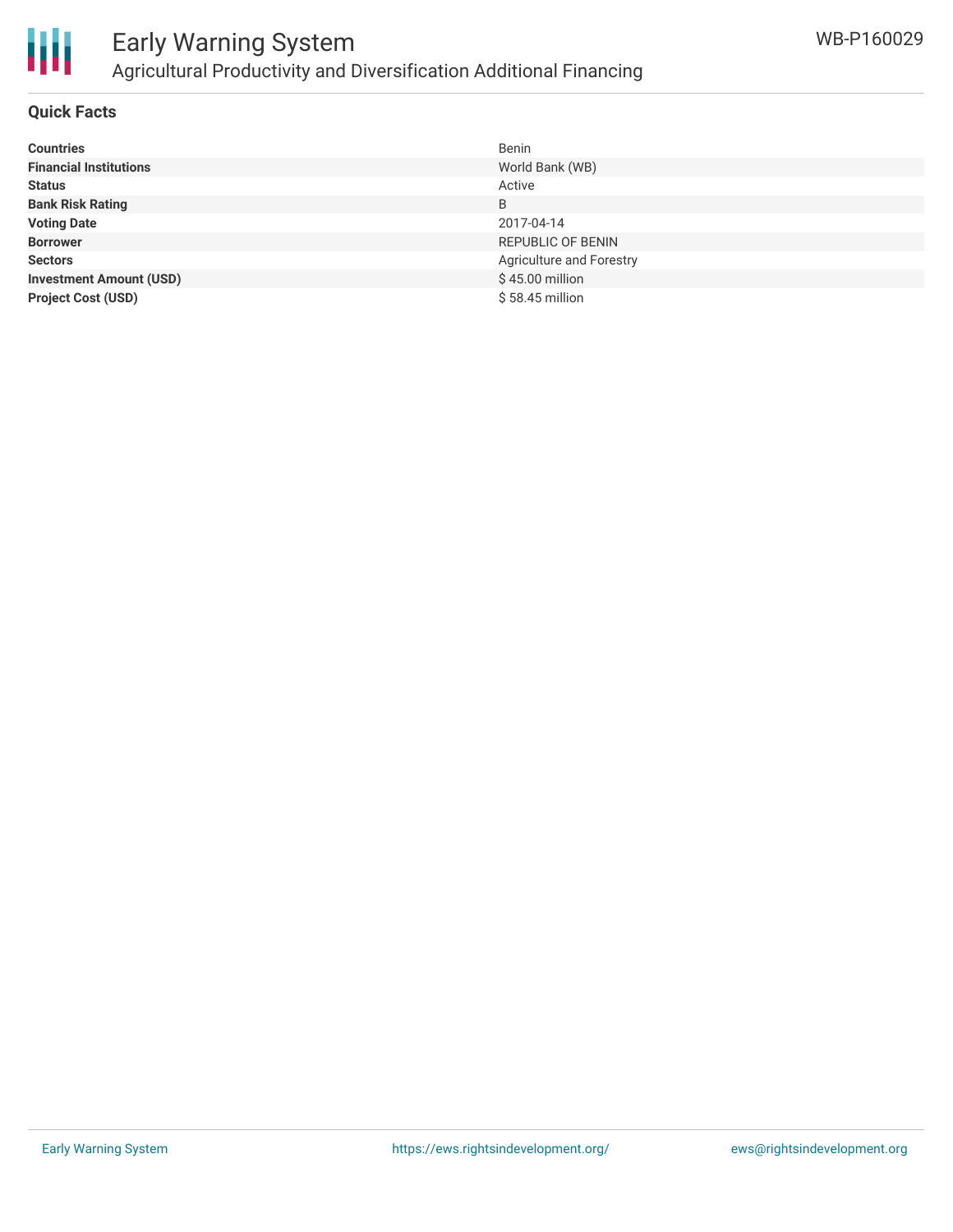

### **Project Description**

The objective of the Additional Financing (AF) for the Agricultural Productivity and Diversification Project (PADA) is to restore and improve productivity and value addition for selected value chains in the Recipients' territory. The AF will be used to support Benin in consolidating and scaling-up the achievements of the initial project and strengthen the project focus on income generating activities and improving nutritional status of poor households. As in the original project, the AF will continue supporting the: (i) promotion of large-scale adoption of improved technologies (production, post-harvest, processing and storage), including climate-smart production systems, to reduce vulnerability of farming activities to climate change and weather vagaries of farming activities; (ii) development of production and market infrastructure to enhance productivity through efficient water management, reduction of post-harvest losses and better access to market through warehouses and other facilities; (iii) support to value chain coordination and access to finance through sustainable use of the financial management instruments set up under the original project; (iv) institutional support to the Ministry of Agriculture and other stakeholders in the sector (civil society and producers' organizations) with a particular focus on capacity building. At the same time, the AF will introduce new activities, particularly with respect to: (a) support to poultry, sheep and goats with an emphasis on improved breed stock, animal health, improved shelter and animal production systems; and (b) transformation of existing successful micro-projects into small and medium enterprises (SMEs) to create more jobs, especially for youth and women.

The parent project is Agricultural Productivity and Diversification (P115886)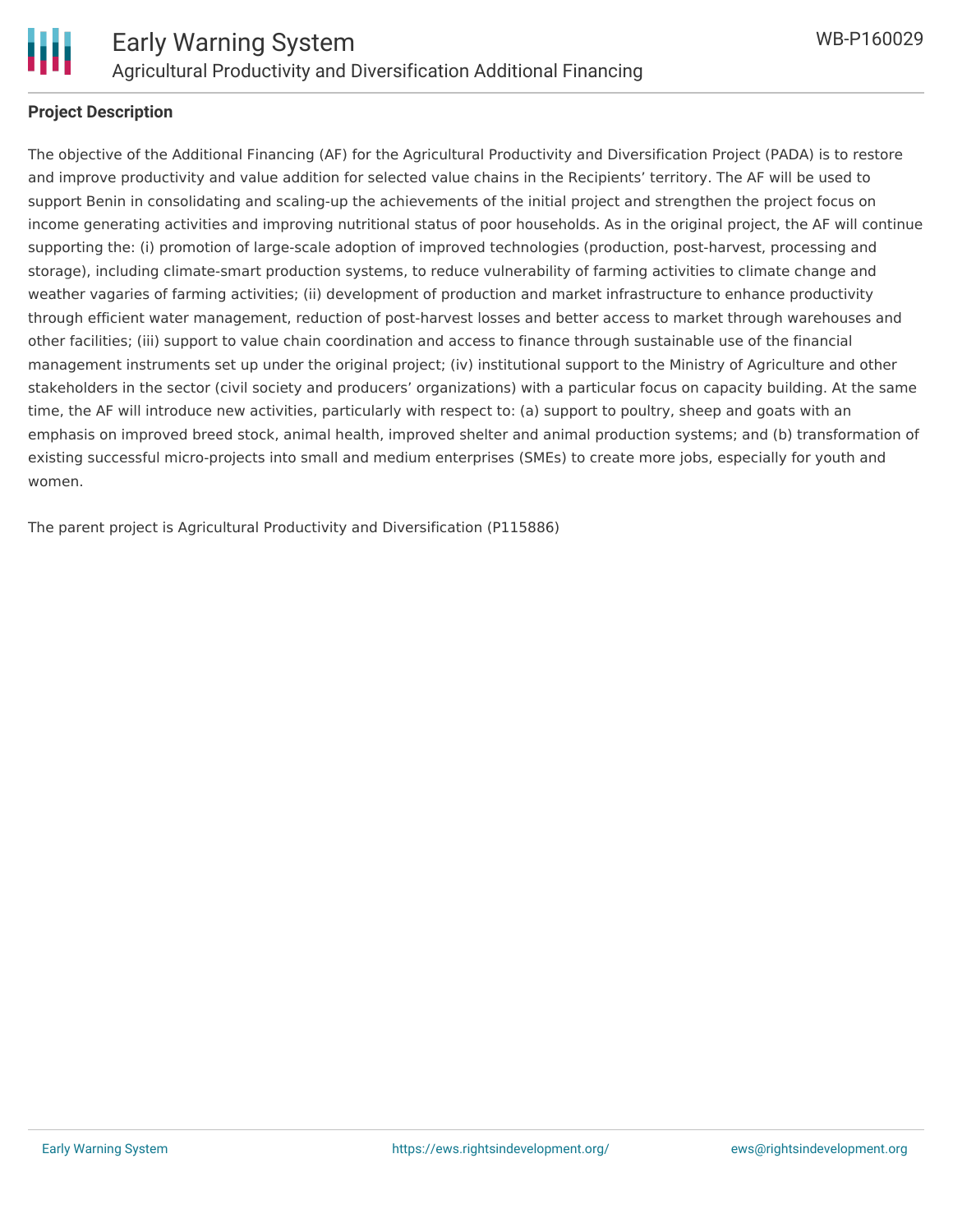

### Early Warning System Agricultural Productivity and Diversification Additional Financing

### **Investment Description**

World Bank (WB)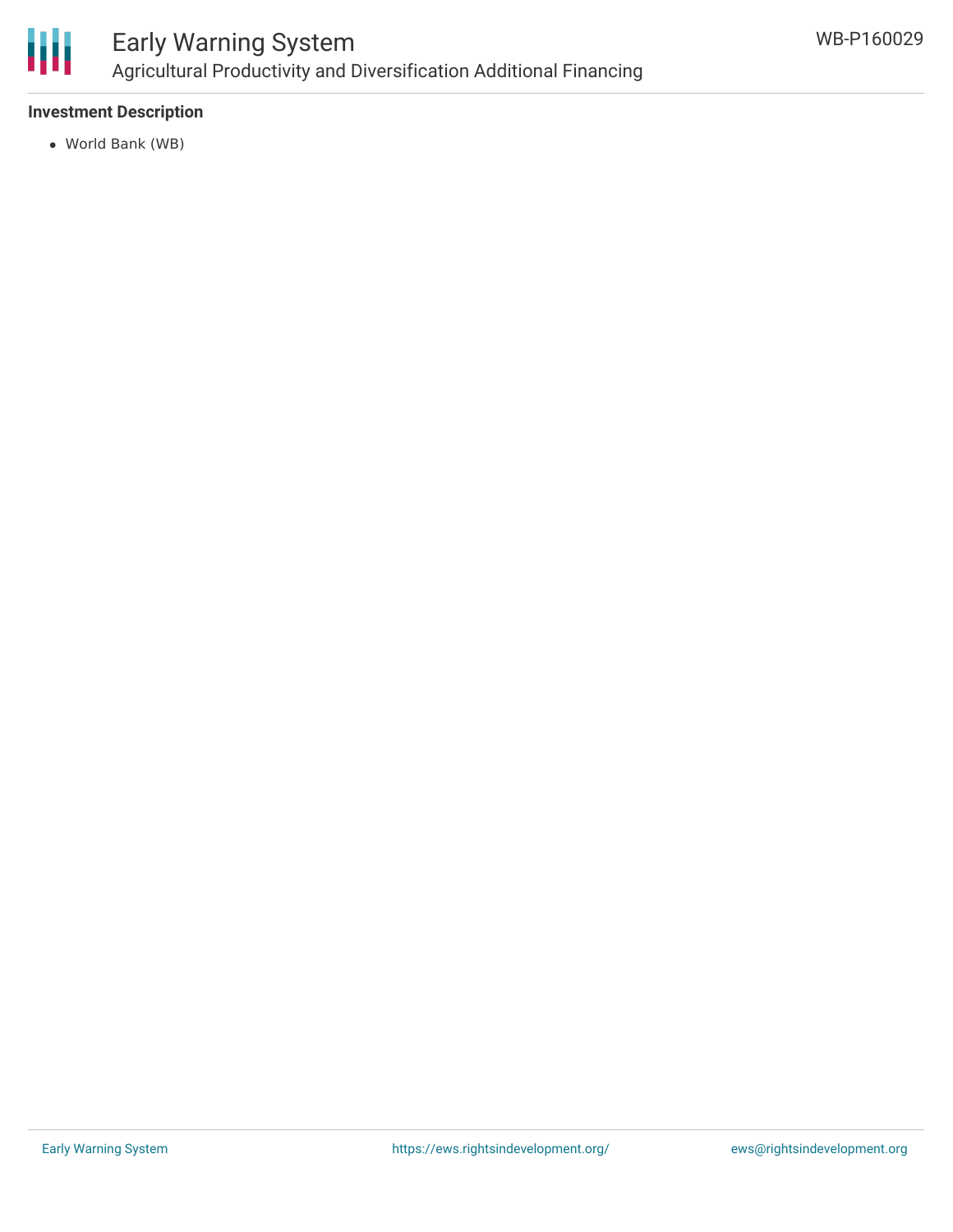

### **Contact Information**

ACCOUNTABILITY MECHANISM OF WORLD BANK

The World Bank Inspection Panel is the independent complaint mechanism and fact-finding body for people who believe they are likely to be, or have been, adversely affected by a World Bank-financed project. If you submit a complaint to the Inspection Panel, they may investigate to assess whether the World Bank is following its own policies and procedures for preventing harm to people or the environment. You can contact the Inspection Panel or submit a complaint by emailing ipanel@worldbank.org. You can learn more about the Inspection Panel and how to file a complaint at: http://ewebapps.worldbank.org/apps/ip/Pages/Home.aspx.